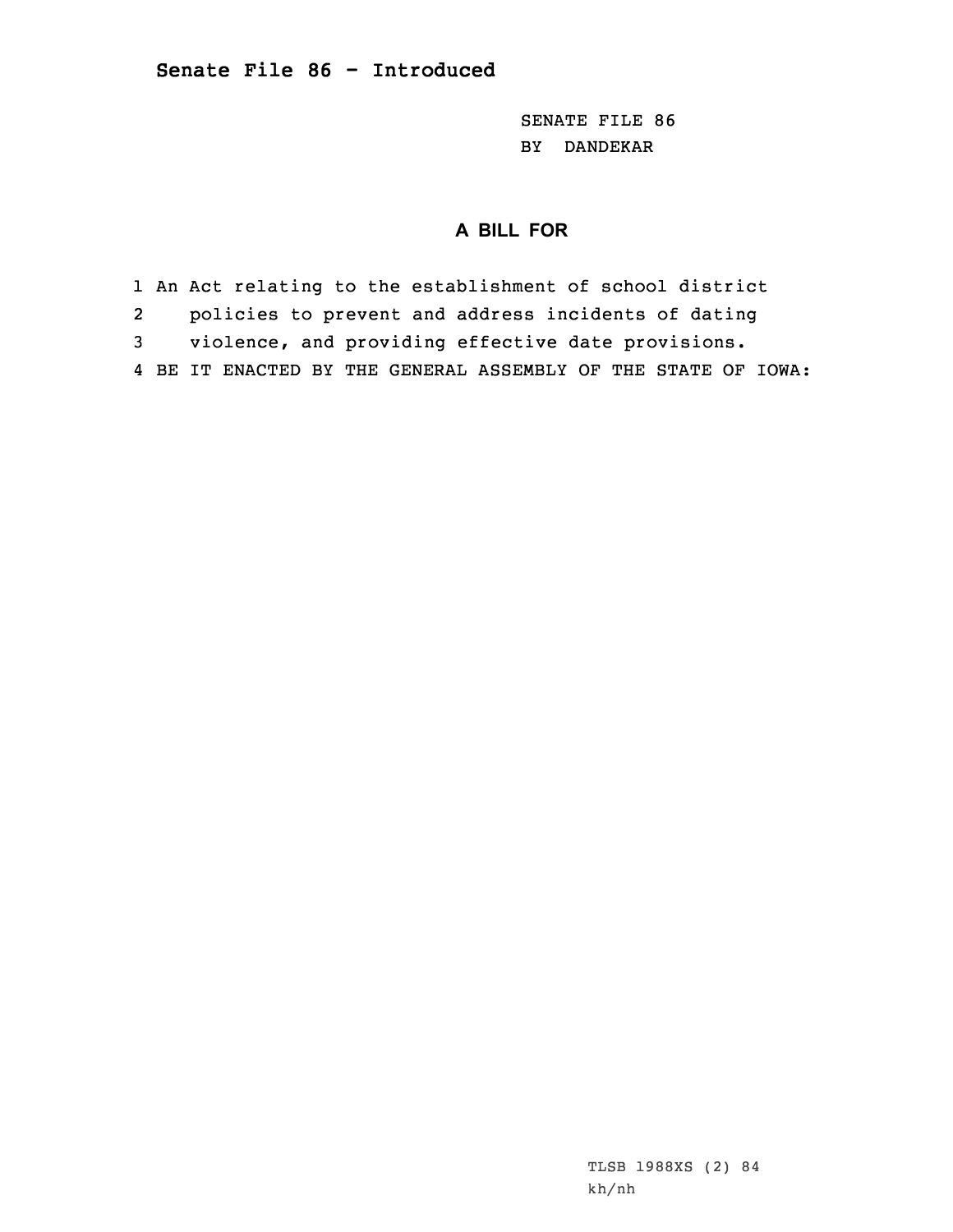1 Section 1. Section 256.9, Code 2011, is amended by adding 2 the following new subsection:

 NEW SUBSECTION. 62. *a.* Develop and distribute, by July 1, 2012, to all school districts <sup>a</sup> model dating violence policy to assist school districts in developing policies for dating violence reporting, response, and appropriate disciplinary procedures.

 *b.* Review and approve the grade level topics relating to dating violence and healthy relationships in the health curriculum required pursuant to section 256.11, subsection 4, and the health education curriculum standards required pursuant to section 256.11, subsection 5, paragraph *"j"*.

13 Sec. 2. Section 256.11, subsection 4, Code 2011, is amended 14 to read as follows:

 4. The following shall be taught in grades seven and eight: English-language arts; social studies; mathematics; science; health; age-appropriate and research-based human 18 growth and development; family, consumer, career, and technology education; physical education; music; and visual art. The health curriculum shall incorporate age-appropriate dating violence education as specified in section 279.68, subsection 6, and shall also include age-appropriate and research-based information regarding the characteristics of sexually transmitted diseases, including HPV and the availability of <sup>a</sup> vaccine to prevent HPV, and acquired immune deficiency syndrome. The state board as part of accreditation standards shall adopt curriculum definitions for implementing the program in grades seven and eight. However, this subsection shall not apply to the teaching of family, consumer, career, and technology education in nonpublic schools. For purposes of this section, *"age-appropriate"*, *"HPV"*, and *"research-based"* mean the same as defined in section 279.50. Sec. 3. Section 256.11, subsection 5, paragraph j, subparagraph (1), Code 2011, is amended to read as follows: (1) One unit of health education which shall include

-1-

LSB 1988XS (2) 84 kh/nh 1/7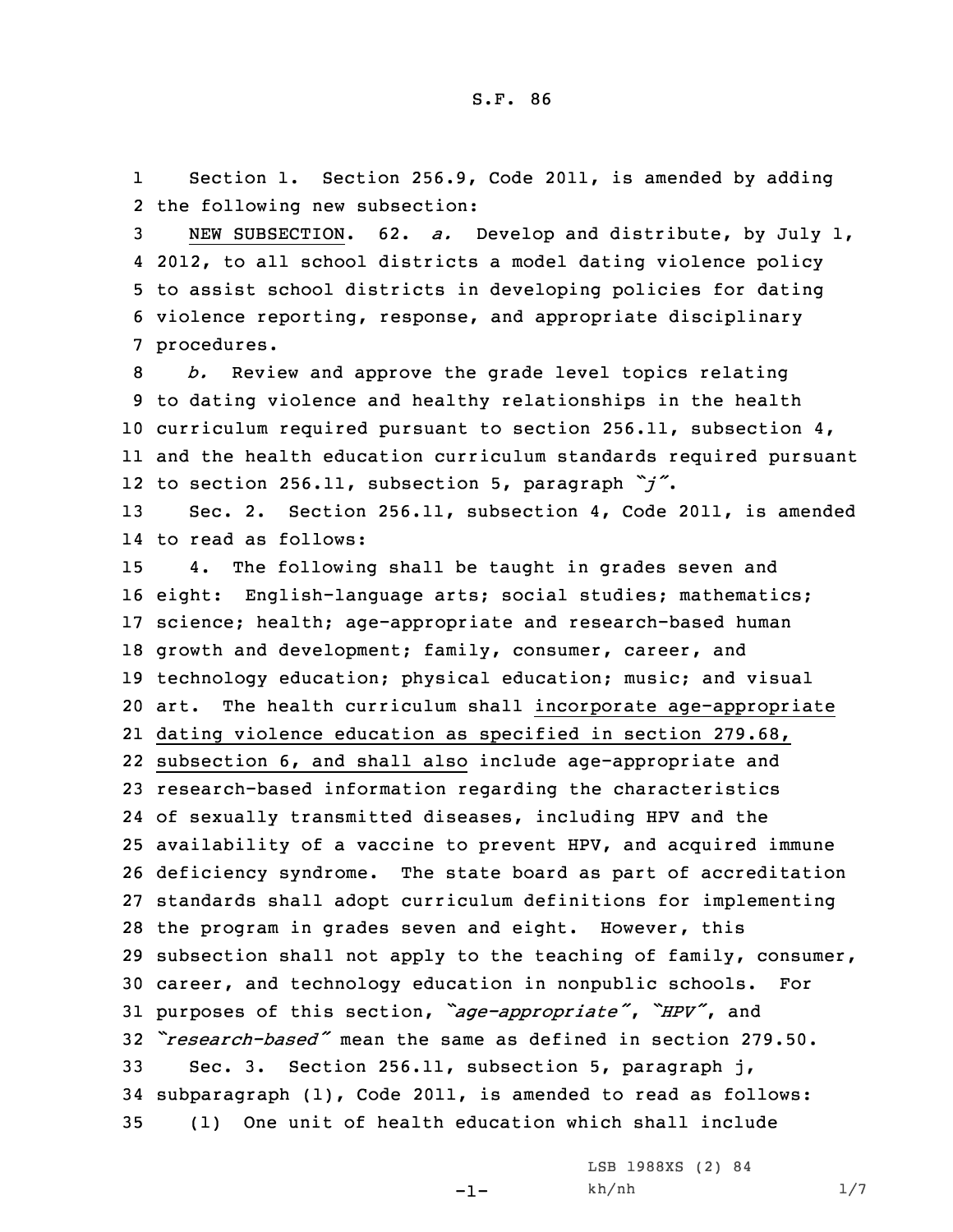S.F. 86

 personal health; food and nutrition; environmental health; safety and survival skills; consumer health; family life; age-appropriate dating violence education as specified in section 279.68, subsection 6; age-appropriate and research-based human growth and development; substance abuse and nonuse; emotional and social health; health resources; and prevention and control of disease, including age-appropriate and research-based information regarding sexually transmitted diseases, including HPV and the availability of <sup>a</sup> vaccine to prevent HPV, and acquired immune deficiency syndrome. 11 Sec. 4. NEW SECTION. **279.68 Dating violence prevention and education policy.** 1. *Legislative findings.* The general assembly finds that when <sup>a</sup> student is <sup>a</sup> victim of dating violence, the student's academic life suffers and the student's safety at school is jeopardized. The general assembly declares that all students have <sup>a</sup> right to work and study in <sup>a</sup> safe, supportive environment that is free from harassment, intimidation, and violence. It is the intent of the general assembly that the board of directors of each school district shall establish <sup>a</sup> policy to create an environment free of dating violence and for responding to incidents of dating violence, and shall provide dating violence education to students, parents, staff, faculty, and administrators in order to prevent dating violence and to address incidents involving student dating violence. 2. *Definitions.* As used in this section, unless the context otherwise requires: *a. "At school"* means in <sup>a</sup> classroom on or immediately adjacent to school premises; on <sup>a</sup> school bus or other school-related vehicle; at an official school bus stop; or at any school-sponsored activity or event whether or not it takes

32 place on school grounds.

<sup>33</sup> *b. "Dating partner"* means any person, regardless of gender, 34 involved in an intimate relationship with another primarily 35 characterized by the expectation of affectionate involvement

 $-2-$ 

LSB 1988XS (2) 84 kh/nh 2/7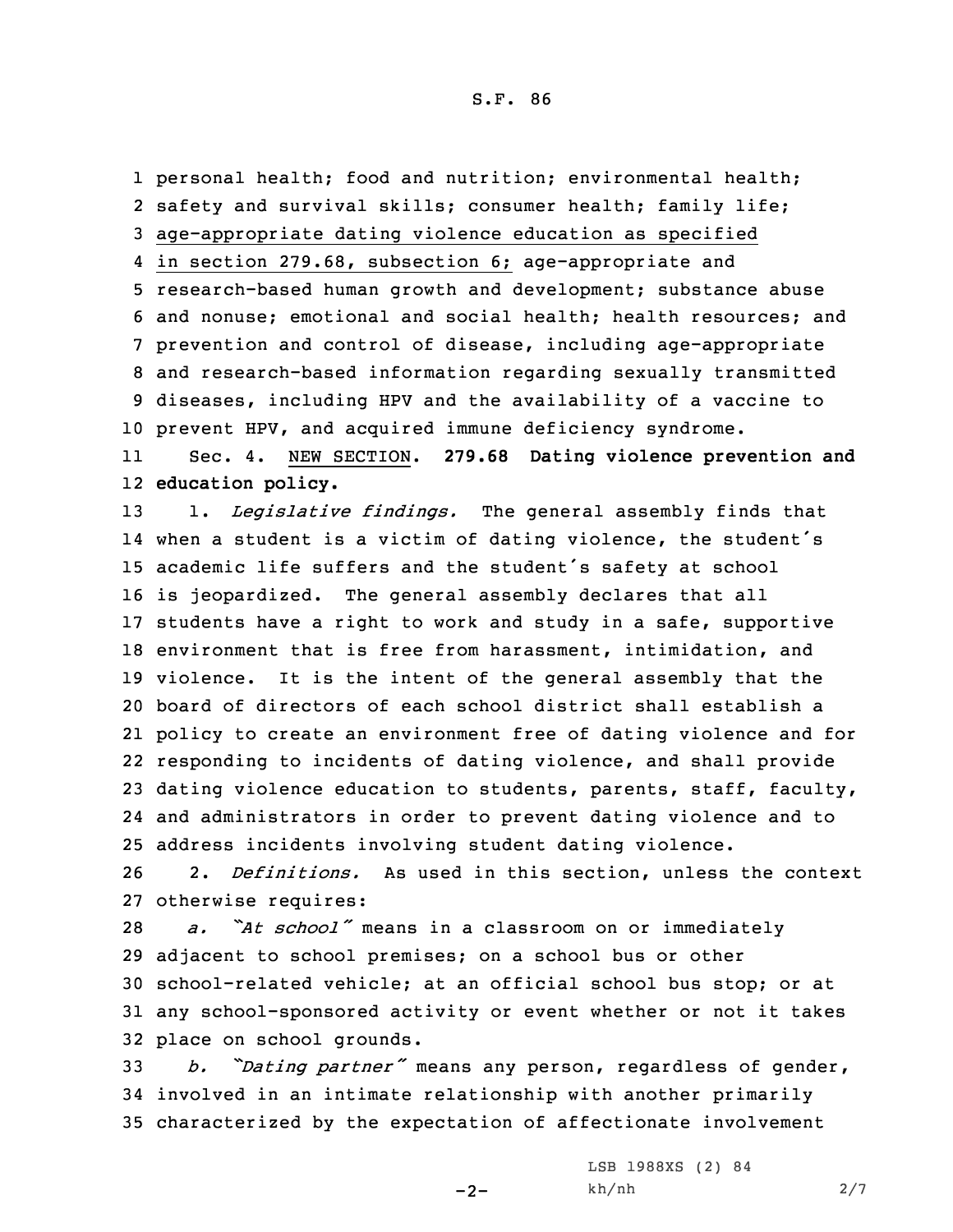1 whether casual, serious, or long-term.

2 *c. "Dating violence"* means <sup>a</sup> pattern of behavior pursuant 3 to which <sup>a</sup> person uses threats of, or actually uses, physical, 4 sexual, verbal, or emotional abuse to control the person's 5 dating partner.

 3. *Policy.* By December 1, 2012, the board of directors of each school district shall establish <sup>a</sup> specific policy to address incidents of dating violence involving students at school. Each school district shall verify compliance with this section with the department of education on an annual basis through the comprehensive school improvement plan submitted pursuant to section 256.7, subsection 21.

 *a.* The policy shall include but not be limited to <sup>a</sup> statement that dating violence will not be tolerated, dating violence reporting procedures, guidelines for responding to at-school incidents of dating violence, and discipline procedures specific to such incidents.

 *b.* To ensure notice of the school district's dating violence policy, the policy shall be published in any school district policy or handbook that sets forth the comprehensive rules, procedures, and standards of conduct for students at school. 22 4. *Training.* The board of directors of each school district shall provide for dating violence training for all administrators, teachers, nurses, and mental health staff at the middle and high school levels by December 1, 2012, and yearly thereafter to all newly hired administrators, teachers, nurses, and mental health staff. Upon the recommendation of an administrator, other staff may be included or may attend the training on <sup>a</sup> volunteer basis. The dating violence training shall include but not be limited to basic principles of dating violence, the warning signs of dating violence, and the school district's dating violence policy, to ensure that those receiving the training are able to appropriately respond to incidents of dating violence at school.

35 5. *Notification of policy.* The board of directors of each

 $-3-$ 

LSB 1988XS (2) 84 kh/nh 3/7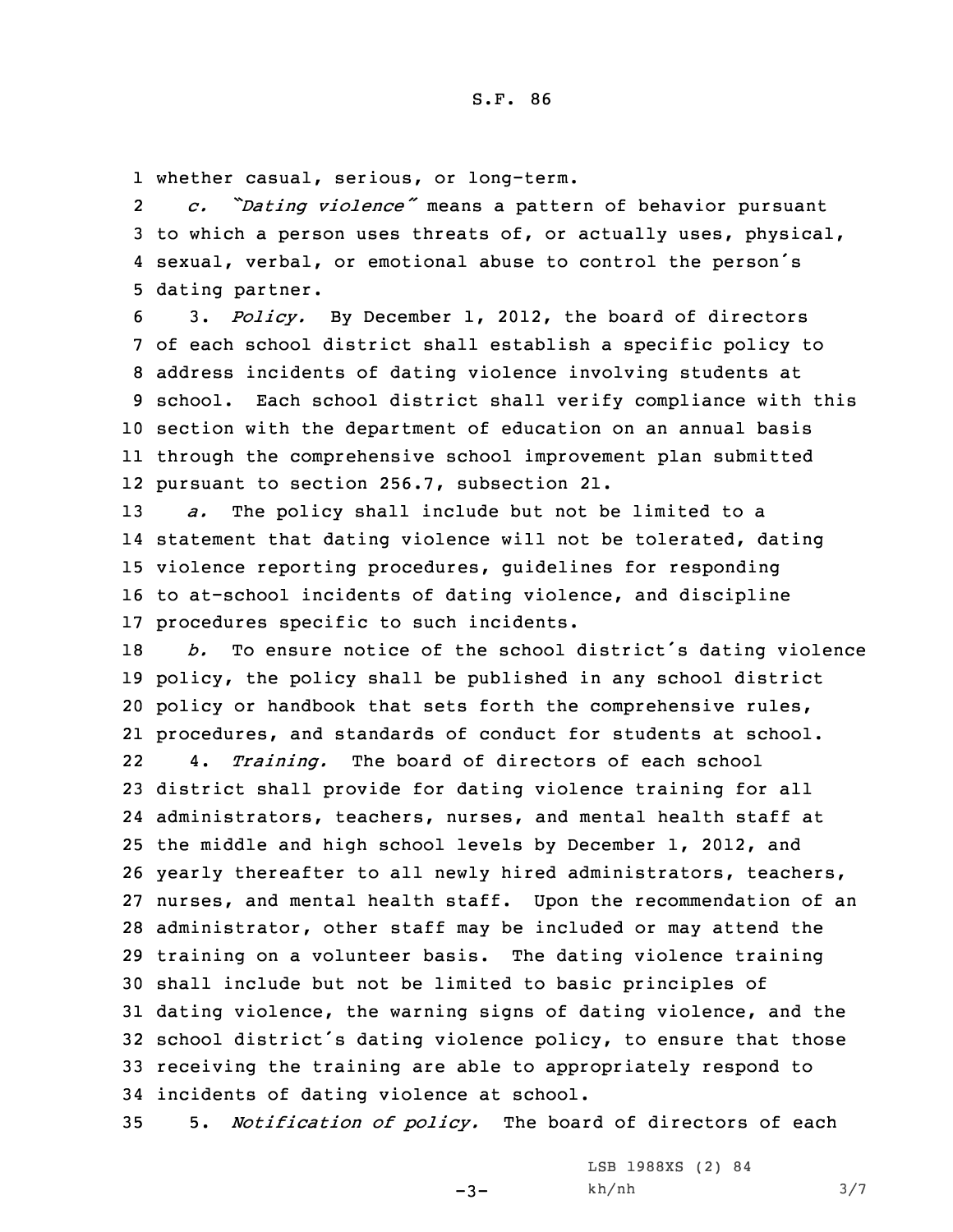S.F. 86

 school district shall inform the students' parents or legal guardians of the school district's dating violence policy. If requested, the school district shall provide the parents or legal guardians with the school district's dating violence policy and relevant information. The board of directors of each school district is strongly encouraged to provide parent awareness training.

 6. *Health curriculum and standards.* The board of directors of each school district shall incorporate dating violence education that is age-appropriate into the health curriculum and curriculum standards for students in grades seven through twelve which are required pursuant to section 256.11, subsection 4, and section 256.11, subsection 5, paragraph *"j"*. 14 *a.* Dating violence education shall include but not be limited to information on the definition of dating violence, recognizing dating violence warning signs, and the characteristics of healthy relationships.

 *b.* Upon written request to the principal of the school of attendance, <sup>a</sup> parent or legal guardian of <sup>a</sup> student, within <sup>a</sup> reasonable period of time after the request is made, shall be permitted to examine the dating violence education program instruction materials at the school in which the student is enrolled.

24 7. *Remedies and liability.* This section does not prevent 25 <sup>a</sup> victim from seeking redress under any other available law, 26 either civil or criminal. This section does not create or 27 alter any tort liability.

 Sec. 5. STATE MANDATE FUNDING SPECIFIED. In accordance with section 25B.2, subsection 3, the state cost of requiring compliance with any state mandate included in this Act shall be paid by <sup>a</sup> school district from state school foundation aid received by the school district under section 257.16. This specification of the payment of the state cost shall be deemed to meet all of the state funding-related requirements of section 25B.2, subsection 3, and no additional state funding

 $-4-$ 

LSB 1988XS (2) 84 kh/nh 4/7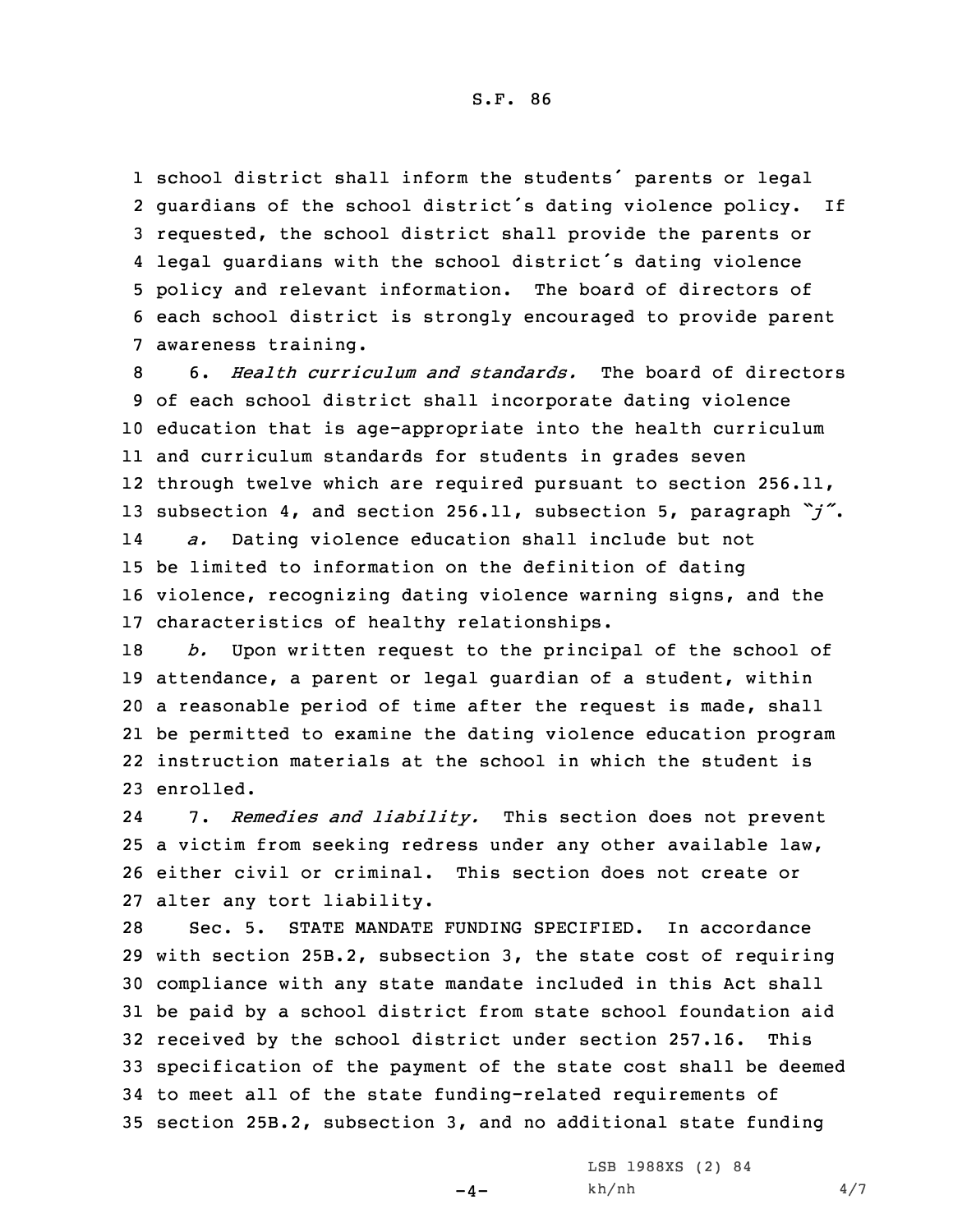1 shall be necessary for the full implementation of this Act 2 by and enforcement of this Act against all affected school 3 districts.

4 Sec. 6. EFFECTIVE UPON ENACTMENT. This Act, being deemed of 5 immediate importance, takes effect upon enactment.

## 6 EXPLANATION

 This bill requires school districts to adopt <sup>a</sup> dating violence policy by December 1, 2012, provide dating violence training to faculty and staff, and incorporate age-appropriate dating violence education into the health curriculum and standards for students in grades 7 through 12. The bill also requires the director of the department of education to develop and distribute to all school districts <sup>a</sup> model dating violence policy by July 1, 2012, to assist school districts in developing policies for dating violence reporting, response, and appropriate disciplinary procedures; and to review and approve the grade level topics relating to dating violence and healthy relationships in the health curriculum required under the state's education standards.

 The bill includes the general assembly's finding that dating violence causes <sup>a</sup> student's academic life to suffer and jeopardizes the student's safety; the general assembly's declaration that all students have <sup>a</sup> right to work and study in 24 a safe, supportive environment that is free from harassment, intimidation, and violence; and the intent of the general assembly that school districts shall establish <sup>a</sup> dating violence policy and provide dating violence education to students, parents, staff, faculty, and administrators.

 The bill defines dating violence to mean <sup>a</sup> pattern of behavior pursuant to which <sup>a</sup> person uses threats of, or actually uses, physical, sexual, verbal, or emotional abuse to control the person's dating partner. "Dating partner" is defined as any person, regardless of gender, involved in an intimate relationship with another primarily characterized by the expectation of affectionate involvement whether

 $-5-$ 

LSB 1988XS (2) 84 kh/nh 5/7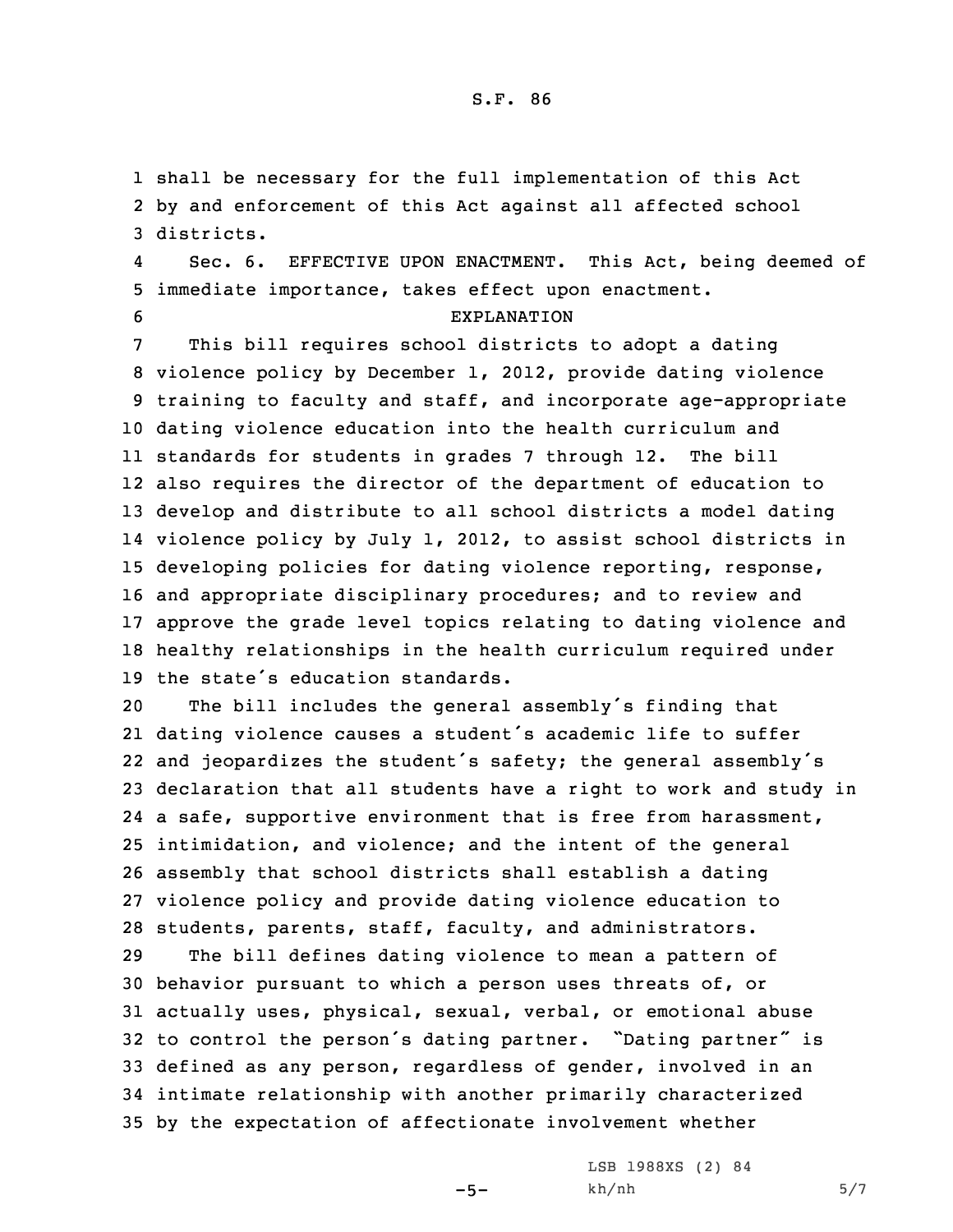casual, serious, or long-term. "At school" means in <sup>a</sup> classroom on or immediately adjacent to school premises, on school-related vehicles, at an official school bus stop, or at any school-sponsored activity or event.

 The policy must include <sup>a</sup> statement that dating violence will not be tolerated, dating violence reporting procedures, guidelines for responding to at-school incidents of dating violence, and discipline procedures specific to such incidents. The policy must be published in any school district policy or handbook.

11 The training must include the basic principles of dating 12 violence and the warning signs of dating violence to ensure 13 that those receiving the training are able to appropriately 14 respond to incidents of dating violence at school.

 The school district must inform the students' parents or legal guardians of the school district's dating violence policy and, if requested, provide them with the policy and relevant information. The bill strongly encourages school districts to provide parent awareness training.

 The health curriculum and standards must include information on defining dating violence, recognizing dating violence warning signs, and the characteristics of healthy relationships.

24 The bill does not prevent <sup>a</sup> victim from seeking redress under 25 any other available law, and does not create or alter any tort 26 liability.

 The bill may include <sup>a</sup> state mandate as defined in Code section 25B.3. The bill requires that the state cost of any state mandate included in the bill be paid by <sup>a</sup> school district from state school foundation aid received by the school district under Code section 257.16. The specification is deemed to constitute state compliance with any state mandate funding-related requirements of Code section 25B.2. The inclusion of this specification is intended to reinstate the requirement of political subdivisions to comply with any state

-6-

LSB 1988XS (2) 84 kh/nh 6/7